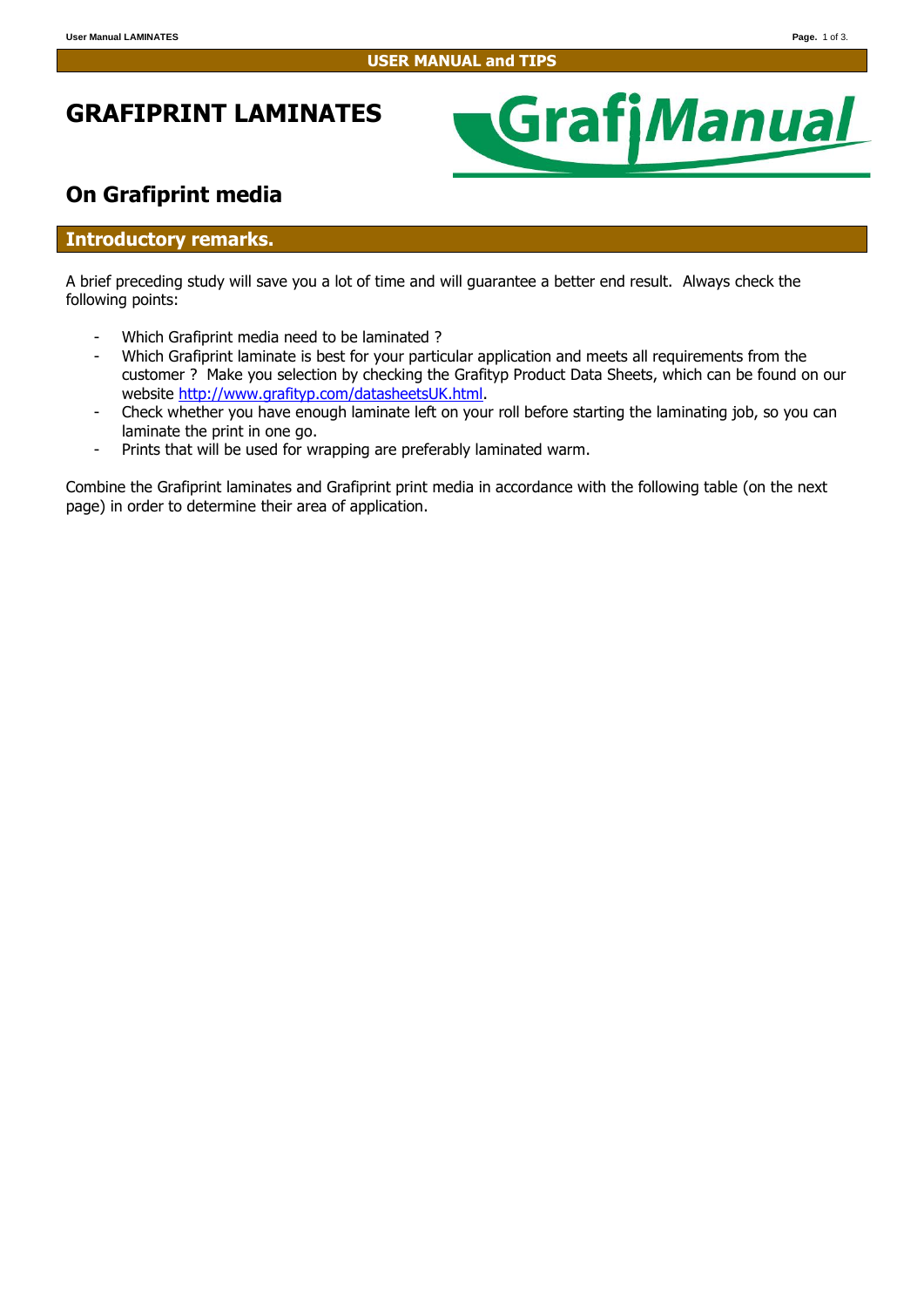| <b>GRAFIPRINT MEDIA</b>                                                                                 | <b>GRAFIPRINT LAMINATES</b>                                               | Flat surface            | Slightly curved  | Strongly curved          | Car wrapping             | Deep intends   |
|---------------------------------------------------------------------------------------------------------|---------------------------------------------------------------------------|-------------------------|------------------|--------------------------|--------------------------|----------------|
|                                                                                                         |                                                                           |                         |                  |                          |                          |                |
| <b>CAST</b>                                                                                             |                                                                           |                         |                  |                          |                          |                |
| S30P, S32P, S34P, S38P, S39P                                                                            | LAMX30, LAMX40, LAMX45, LAMSTD,                                           | $\vee$                  | $\vee$           | $\vee$                   | $\vee$                   | ÷.             |
| S38P, AE38P                                                                                             | <b>LAMGLOW</b><br>LAMX30, LAMX40, LAMX45, LAMSTD,<br><b>LAMGLOW</b>       | $\vee$                  | $\vee$           | $\vee$                   | $\vee$                   | $\vee$         |
| <b>AE38C</b>                                                                                            | LAMX30                                                                    | V                       | $\vee$           | $\vee$                   | $\vee$                   | V              |
| <b>AE38C</b>                                                                                            | LAMx40, LAMx45                                                            | $\overline{\mathsf{V}}$ | $\overline{V}$   | $\overline{\vee}$        | $\overline{\vee}$        | L.             |
|                                                                                                         |                                                                           |                         |                  |                          |                          |                |
| <b>POLYMERIC</b>                                                                                        |                                                                           |                         |                  |                          |                          |                |
| S20P, S22P, S24P, S27P, S28P, S822P                                                                     | LAM200, LAM230, LAM250                                                    | $\vee$                  | V                | ÷.                       | ÷                        | ÷              |
| P20P, P21P, P22P, P23P, P24P, P26P                                                                      | P20P, P21P, LAM121, LAM130, LAM171<br>FLOOR, SOL, LAMGLOW, LAMSTD, LAMPDF | $\vee$                  | V<br>V           | $\blacksquare$           | $\blacksquare$           | ٠              |
| All polymeric films                                                                                     |                                                                           | V                       |                  |                          | $\blacksquare$           |                |
| <b>SPECIAL</b>                                                                                          |                                                                           |                         |                  |                          |                          |                |
| S52P, S53P, S54P, S56P                                                                                  | LAMS50, LAMS50UV, LAMS55                                                  | $\vee$                  | $\vee$           | $\blacksquare$           | $\blacksquare$           | $\blacksquare$ |
|                                                                                                         |                                                                           |                         |                  |                          |                          |                |
| <b>MONOMERIC</b>                                                                                        |                                                                           |                         |                  |                          |                          |                |
| S05S, S06S, S10P, S010P, S011P, S012P, S013P                                                            | LAM105, LAM155,                                                           | $\vee$                  | V                | $\sim$                   | ÷,                       | Ξ              |
| S012R, S014P, S014R,<br>M010P, M011P, M112P, M112R, Mx112P, M113P,<br>M113R, M114P, M114R, M116P, M116R | M010P, M011P                                                              | $\vee$                  | $\vee$           | $\blacksquare$           | $\blacksquare$           | ٠              |
| Printglow                                                                                               | LAM105, LAM155, LAMGLOW                                                   | $\vee$                  | $\vee$           | ä,                       | Ξ                        | ä,             |
| Mx112UR, Mx113UR                                                                                        | M010P, M011P or none                                                      | $\overline{\vee}$       | $\omega$         | $\blacksquare$           | $\blacksquare$           | Ξ              |
| <b>FLOORPR</b>                                                                                          | none                                                                      | $\vee$                  | $\blacksquare$   | $\blacksquare$           | ä,                       | ٠              |
|                                                                                                         |                                                                           |                         |                  |                          |                          |                |
| <b>COLIBRI</b> ecological, pvc-free                                                                     |                                                                           |                         |                  |                          |                          |                |
| <b>GEF-ES</b>                                                                                           | LAM121, LAM130, LAM171                                                    | $\vee$                  | $\vee$           | ÷,                       | ä,                       | ä,             |
| <b>GRF-UV</b>                                                                                           | LAM121, LAM130, LAM171                                                    | $\vee$                  | $\vee$           | $\omega$                 | ÷,                       | $\blacksquare$ |
| <b>PU50C</b>                                                                                            | LAMPU38                                                                   | $\vee$                  | $\vee$           | $\vee$                   | $\vee$                   | V              |
| <b>SPECIAL APPLICATIONS</b>                                                                             |                                                                           |                         |                  |                          |                          |                |
| <b>Grafiprint Media</b>                                                                                 | LAMPDF (anti graffiti)                                                    | V                       | V                |                          |                          |                |
|                                                                                                         | LAMSTD (glitter)                                                          | V                       | $\vee$           |                          |                          |                |
|                                                                                                         | GL (glow in the dark)                                                     | $\vee$                  | $\sf V$          | ٠                        |                          |                |
|                                                                                                         | <b>FLOOR</b><br><b>SOL</b>                                                | V                       | $\vee$           |                          |                          |                |
|                                                                                                         | <b>LAMGLOW</b>                                                            | V<br>V                  | $\vee$<br>$\vee$ |                          | ٠                        |                |
| WG15R, window graphics                                                                                  | <b>NONE</b>                                                               | $\vee$                  | $\vee$           | $\blacksquare$           | $\overline{\phantom{a}}$ | ÷,             |
| L26P gold polyester                                                                                     | By preference LAMPDF                                                      | $\vee$                  |                  | ٠                        | ٠                        | ۰              |
| <b>PRINT GLOW</b>                                                                                       | By preference LAMPDF or LAMGLOW                                           | $\vee$                  | $\vee$           | ÷,                       | ÷,                       | ÷              |
| WG2P window graphics                                                                                    | <b>S20P</b>                                                               | $\vee$                  | $\vee$           | $\overline{\phantom{a}}$ | ÷                        | ۰              |
| M01 Mesh                                                                                                | none                                                                      |                         |                  |                          |                          |                |
| T130 Textile                                                                                            | none                                                                      |                         |                  |                          |                          |                |
| B440, D440 banner                                                                                       | none                                                                      |                         |                  |                          |                          |                |
| LFGD, LFMD photo paper<br><b>LCAN</b> canvas                                                            | none                                                                      |                         |                  |                          |                          |                |
|                                                                                                         | none                                                                      |                         |                  |                          |                          |                |
|                                                                                                         |                                                                           |                         |                  |                          |                          |                |
|                                                                                                         |                                                                           |                         |                  |                          |                          |                |
|                                                                                                         |                                                                           |                         |                  |                          |                          |                |
|                                                                                                         |                                                                           |                         |                  |                          |                          |                |
|                                                                                                         |                                                                           |                         |                  |                          |                          |                |
|                                                                                                         |                                                                           |                         |                  |                          |                          |                |
|                                                                                                         |                                                                           |                         |                  |                          |                          |                |